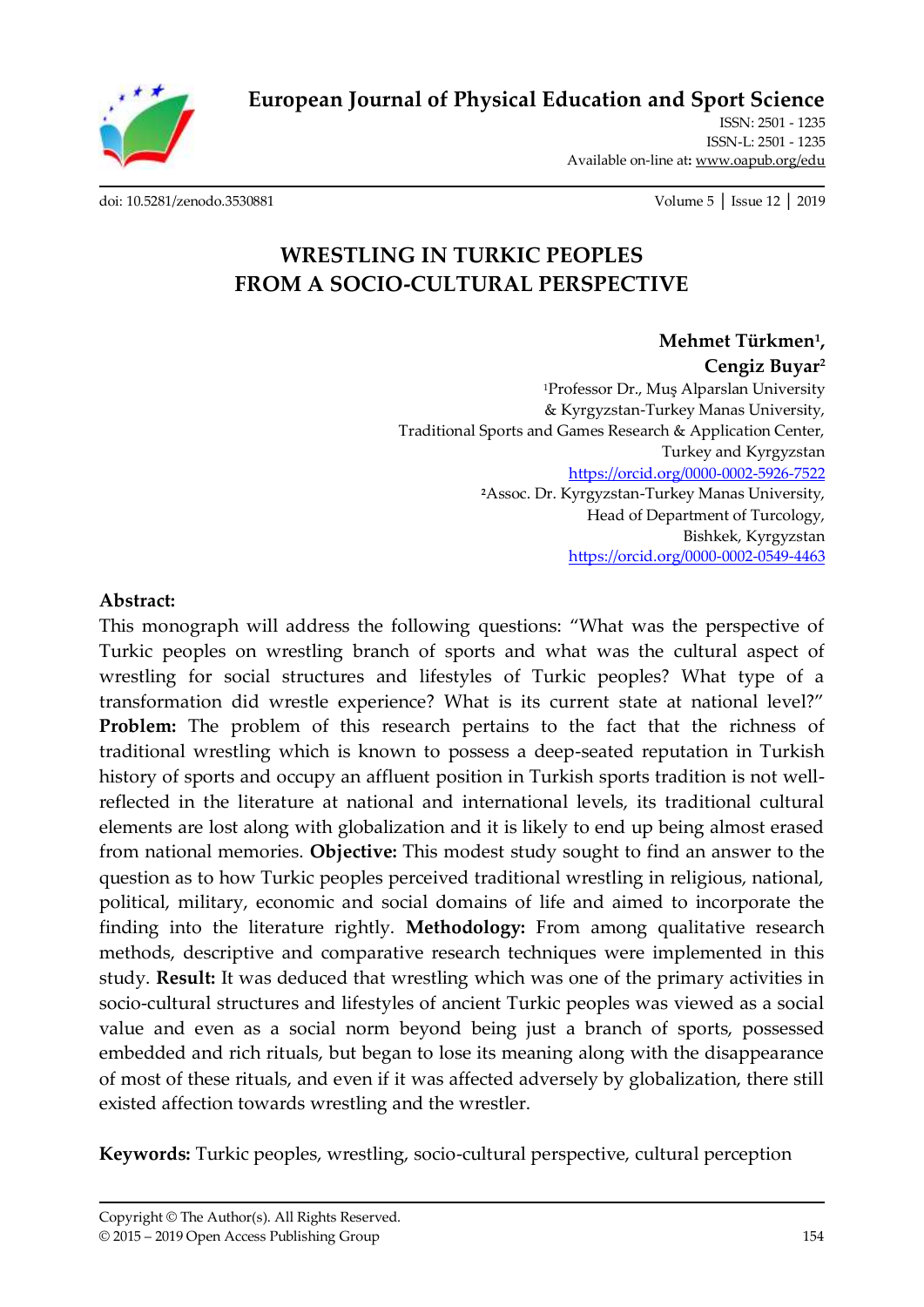### **1. Introduction**

Before referring to the significance of wrestling to Turkic societies, this study aims to highlight the continuity between social signs and to demonstrate today's socio-cultural scene with its archetype codes by using a mythical proposal to create a social meaning and national identity. On the other hand, sports have a definite power for promoting the sense of identity at national level. While attempting to find an answer to the question as to how Turkic peoples perceive traditional wrestling, it is essential to look both inside and outside from the perspective of outsiders.

For an outsider, understanding the traditional sports of Turkic peoples will undoubtedly shed light on different aspects of the societal life of Turkic peoples. There is no other branch of sports in Kyrgyzstan with the symbolic 'gravity' of gök-börü. Feelings inspired by the wrestling are far from being static or ordered. Interpretations of symbols and images of wrestling can of course be applied in different formats and used as an instrument in hegemonic processes and their counterparts. Actually, wrestling is used systematically in the creation of myths depicting the national power, in the instruction of morals and in competitions and exhibitions almost with chivalrous spirit of the 12th century. Wrestling is considered by Turkic peoples as a means of enhancing vigilance and sharpening martial techniques, and physical competence is viewed also as a symbol of spiritual power and sanctification. Last but not least, wrestling displays the keen interest in male power and an aesthetic code equaling physical competence to 'the brave male character' disclosed especially by anthropologists in Central Asia (Simakov, 1984).

This monograph is about the exploration of traditional Turkic wrestling as a lifestyle. As already known, culture is the material and immaterial lifestyle dating back to the past, developing the national identity and fitting its own individual nature. In the same vein, tradition is the product of a strong need characterizing a society, deep rooted in the thinking of humankind and in the ideal of a nation. Perception refers to the acquisition of knowledge through senses, its interpretation, selection and arrangement in psychology and cognitive sciences. Here, it is evident that 'culture', 'tradition' and even 'perception' which shape negative or positive feelings and reactions of the person, all of these three concepts have historical backgrounds and claims. Of course, it is essential to distinguish between two orientations toward the history of wrestling even if they are partially interrelated. The first of these methods is objective and historical whereas the second is subjective and psychological. This study will not attempt to prove all arguments of each orientation but try to explain and exemplify them only as representations.

In order to find out the historical background of wrestling, the most useful starting point is to study our cultural know-how heritage brought by previous generations up to the present day through several means. This huge collection of sources called history is not only indispensable for understanding the past but also acts as a building block essential to the construction of the future on strong foundations. However, history of sports in general and wrestling in particular remained to be out of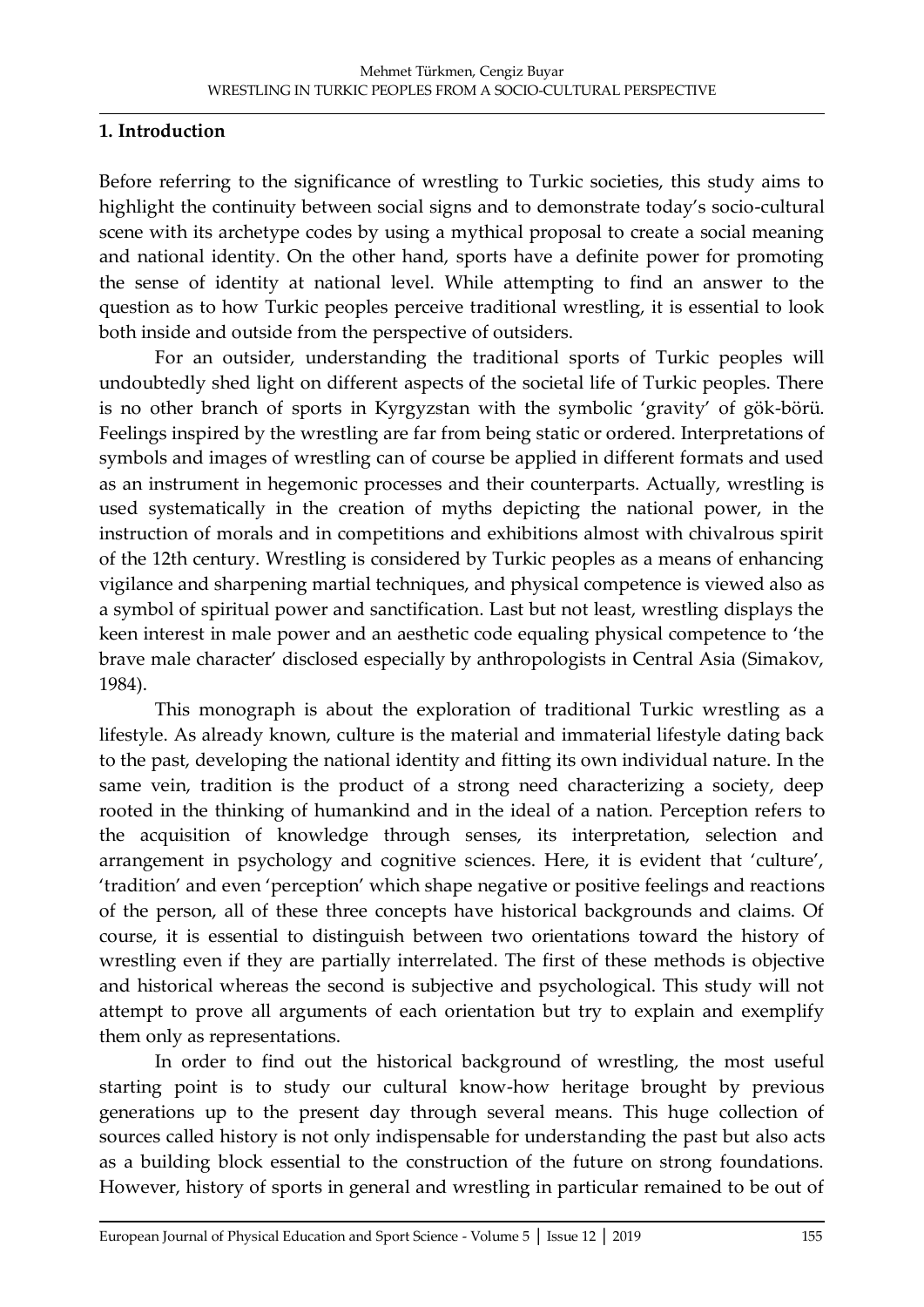academic interest in Turkic world. As noted by K. Fişek, the existing historical records are predicated on memories rather than written documents and almost tend to be repetitive of each other. This is the case because of not having original sources, not pursuing or not being able to pursue academic studies conducted all over the world (1985: p. 18) or even not deeming wrestling as worthy of being an object of an academic study. Additionally, exploration of the historical development, intercultural impacts, social scope and structure of these 'networks' is not still deemed necessary by the local researchers. The literature on traditional wrestling is quite insufficient in terms of documented sources and convincing theoretical approaches as well as historical precision. In most cases, authors of Turkic monographs are not historians, anthropologists or specialists of cultural studies, but a case in between, for instance, the case of those authoring for Ministry of Youth and Sports or Ministry of Culture and Tourism and occasionally underscoring a specific ideological plot line (Krawietz, 2012).

# **2. Method**

In this study, theoretical data were obtained by compilation and screening. At the same time, traditional wrestling competitions were held and observations were made. Thus, the inner and outer lines of Turkish traditional folk wrestling (intellectual and shape aspects) were tried to be examined. In this context, from among qualitative research methods, descriptive and comparative research techniques were implemented in this study.

# **3. Findings**

Wrestling dating back to the prehistoric Paleolithic age of humanity achieved in surviving up to the present day in various formats and almost in all cultures. This fact is an indicator of a common inclination to attribute meaning to expressions of physicality which obliges a human being intrinsically to have superiority over another human being (Hatton 2011). Turkic peoples of Central Asia are much more interested in traditional sports than people of Turkey both in theory and practice. However, they are far from the unifying character and populist approach of traditional sports according to the comments made by researchers. As they existed as tribes with individualist inclinations since time immemorial, tribal mindset dominates and precludes the development of national consciousness. This situation had significant repercussions also on practical and theoretical researches on traditional sports. With the approach in which Uzbek researcher excludes the Kyrgyz, Kyrgyz excludes the Kazakh, the Kazakh excludes the Kyrgyz, Turkmen etc., traditional wrestling which is the shared heritage of the national culture is appropriated by researchers for their own tribes, lineage or clans. These researchers even put this dismissive approach into practice. For example, as in the case of Bashkir-Tatar and Uzbek national wrestling, Alysh Wrestling of Kyrgyz people was included in the category of 'International Belt Wrestling' and incorporated into 'United World Wrestling (UWW)' in 2014. Intercontinental and world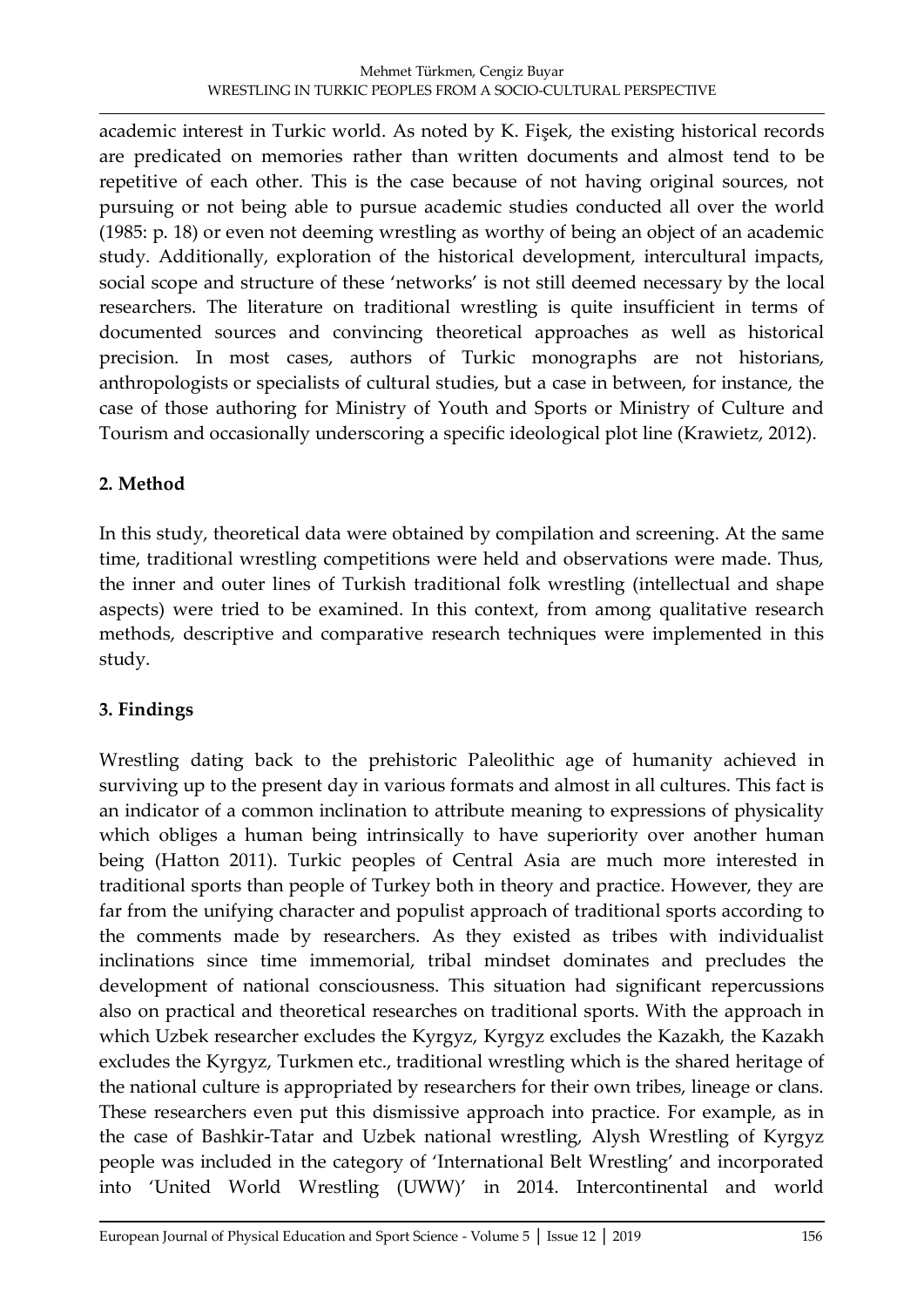championships were organized and of course, the popularity of International Kyrgyz Alysh Wrestling was enhanced (Türkmen, 2016).

In fact, Kyrgyz Alış Küröş (Alysh Wrestling), Kazakh Küres, Uzbek Bukhara Kuraş and Turkmen Göreş were all byproducts of the same culture and all their rituals were matching each other one by one. However, although 39 countries acknowledged that wrestling was a byproduct of Kyrgyz national culture on international arena, the Kazakhs failed to admit this fact. Simply to avoid having the same wrestling style as that of Kyrgyz people, the Kazakhs transformed the Kazakh Küres which was identical to Alysh Kurosh (Alış Küröş) for thousands of years into a format similar in style to judo and sambo, but no more akin to the original Kazakh Küres and not in conformity with national characteristics of the wrestling of Turkic peoples. Kazakhs did not limit themselves to spoiling the national characteristics of wrestling, they, in a similar vein, violated and even inflicted grave damage on Kök-Börü game which is the most popular sports branch of Turkistan region and has particular significance to Turkic peoples beyond being just a branch of sports. At present, Uzbeks make utmost efforts in the same vein as the Kazakhs did to the wrestling (Türkmen, 2016; Türkmen, 2013). In order to transfer traditional wrestling to future generations and to add universal value to this branch of sports, the establishment of cultural ties is indispensable. Actually, Turkistan is replete with resources and historical background likely to reveal these ties. Thus, the purpose should be to perceive traditional wrestling which hosts deep meanings of Turkic culture as the pillar of still practiced values, not as the epic of boasted values, and exhibit and transfer it to the next generations through this perspective.

Before being settled in Central Asia in the 9th century, the ancient country of Turkic peoples was the South Siberia where the first cultures and civilizations came into existence. This region is still inhabited by approximately 15 different Turkic peoples. Away from the influence of streams of Turkic culture and world civilization, these are Yakut people living in the North East Asia and Turkic peoples still trying to continue to live even under harsh conditions in sheltered spots of Sayan and Altai Mountains. Common ethnic and linguistic framework is the element connecting these Turkic people from Central Asia to Asia Minor, from Eurasia to the Middle East and Balkans. By virtue of geographical and economic conditions and depending on their own national identity and characteristics, these people developed various types of wrestling fitting the nomadic way of life on the steppe. Along with migration flows, changes in economic life, religious beliefs and geographical conditions and as a result of interactions with other peoples, while certain new components were inserted to wrestling practice, some of the existing elements were ruled out, and thus, it failed to maintain its exclusive national character. That being the case, whereas some types of wrestling are just forgotten or some of them are about to be forgotten, 38 types of wrestling are still being practiced. Of the still practiced types of wrestling, 31 types are variations of each other whereas 9 types are variations of wrestling styles practiced by other nations (Türkmen, 2012).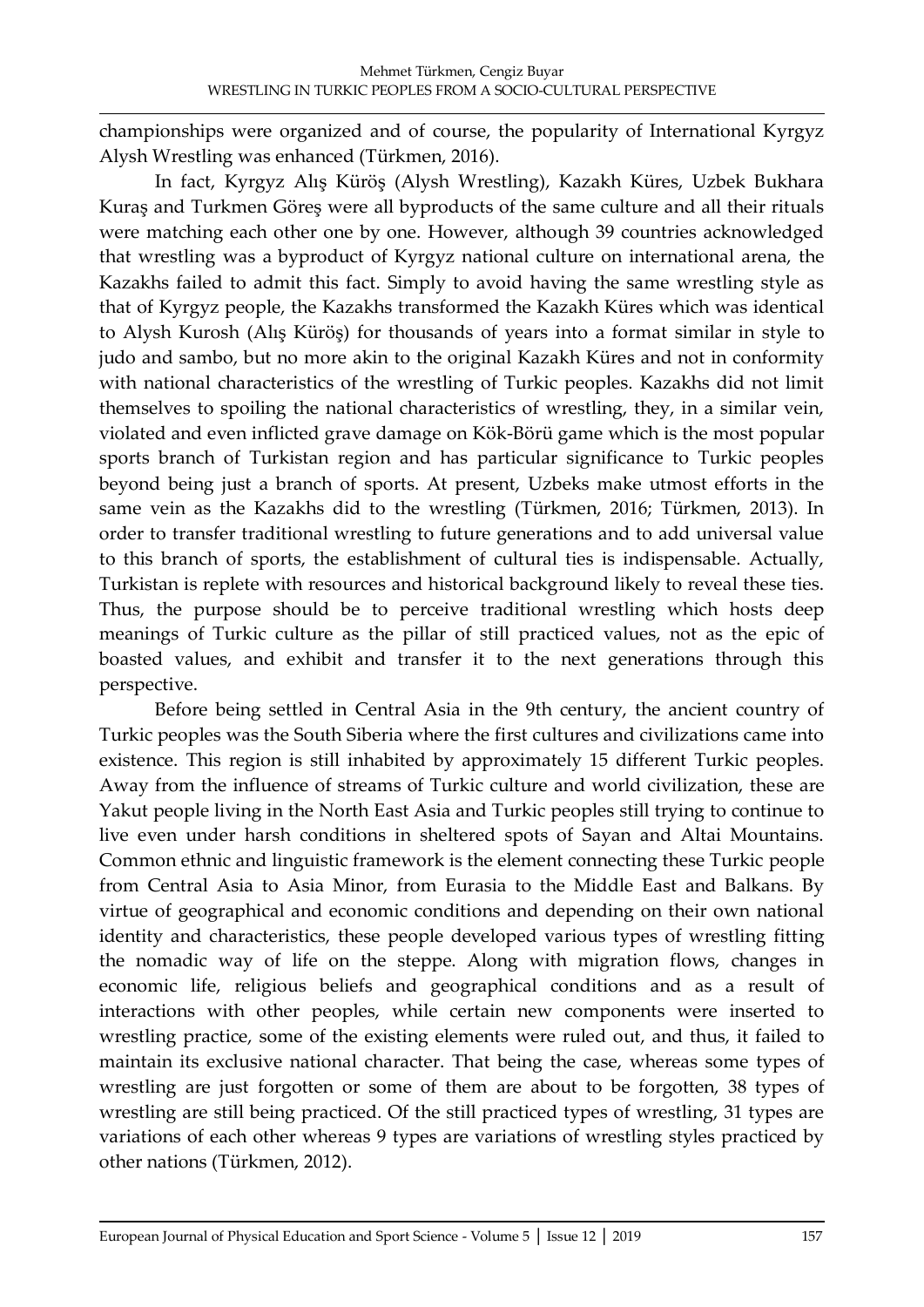#### **4. Discussion and Results**

With reference to Turkic wrestling, there are two terms used interchangeably, that is, 'Alp' and 'Pehlivan'. The former is used in Turkic world with a limited scope as it will be noted below whereas the latter which is used more commonly is Pehlivan for addressing two crucial conceptual domains in the wider context of wrestling as a way of life. On the one hand, pehlivan defines a specific self-structuring concept in terms of somatic principles, on the other hand, it represents values and ethics of a different ideology. Studying pehlivan, therefore, is to shed light on the understanding of how wrestlers perceive, through their bodies, whom they themselves are.

In this respect, the word 'güreşçi' (wrestler) is synonymous with the everlasting word 'alp' dating back to the 12th century and still available in the language of Siberian Turkic peoples (Gumilöv, 1964). Turkic clans migrating from Central Asia to Asia Minor in the 12th century tended to use Persian term 'pehlivan' instead of 'alp'. Both terms are synonymous with each other and also with the wrestler, and are defined as "*the person who has several virtues such as being brave, chivalrous, warlike, manly, heroic etc."* (Oynoshev & Chochkina, 2016; Bartold; Thomsen, 1910). The exact equivalent of wrestling in Persian is 'küşti'. Küşti means 'the person who kills, killer' and this does not actually correspond to alp and pehlivan concepts.

The context of being alp and pehlivan has an individual organizational pattern. In the past, alps used to be raised by an institution structured under a fortress construction called 'Piyung' as of the 6th century B.C. as noted by Thomas Barfield (1992: p. 221). It is known that this institution continued to exist in early periods of Khwarezmians and Seljuqs. 'Lodge of Wrestlers / Lodge of Pehlivans' which reached its peak in the late period of Seljuqs and especially in Ottoman period was the institution in which wrestlers did not only have physical training but also were trained intellectually and ethically (Yüksel, 2018). In the period of Gokturks, being Wise and Alp obliged the person to obtain virtues. Inasmuch as the institution depending on 'Erlik' (manliness) for its survival achieved in synthesizing all its characteristics as a single quality, Manliness-Alpism-Bravery happened to be the case. Manliness-Bravery was transferred from institution to the person. Orkhon Kul Tigin Inscriptions, East Side, 9th Column, states that "*Edgü bilge kişi edgü, kişiğ'i / Good and ethical persons, good and manly persons"* (Tekin, 2006; Gabain, 2000).

Wrestling considered as a type of ancestral sports is a ritual of becoming 'Er' (Man) in ancient Turkic peoples. That is why; wrestling site is called as 'Er Meydânı' (Man's Arena). The young man obtaining success by defeating his rivals was assumed to reach maturity and consequently was girding on a belt (golden belt). Gokturks Alps were girding on sword and belt. Belt is a symbol of 'rank' for Turkic peoples. Girding on belt pertains to the transition from childhood to manhood and crossing a threshold. At aforementioned institutions, it also had a mystical and religious aspect. Turkic peoples and bureaucracy had a magical affection towards wrestling and wrestlers (Laqueur, 1979).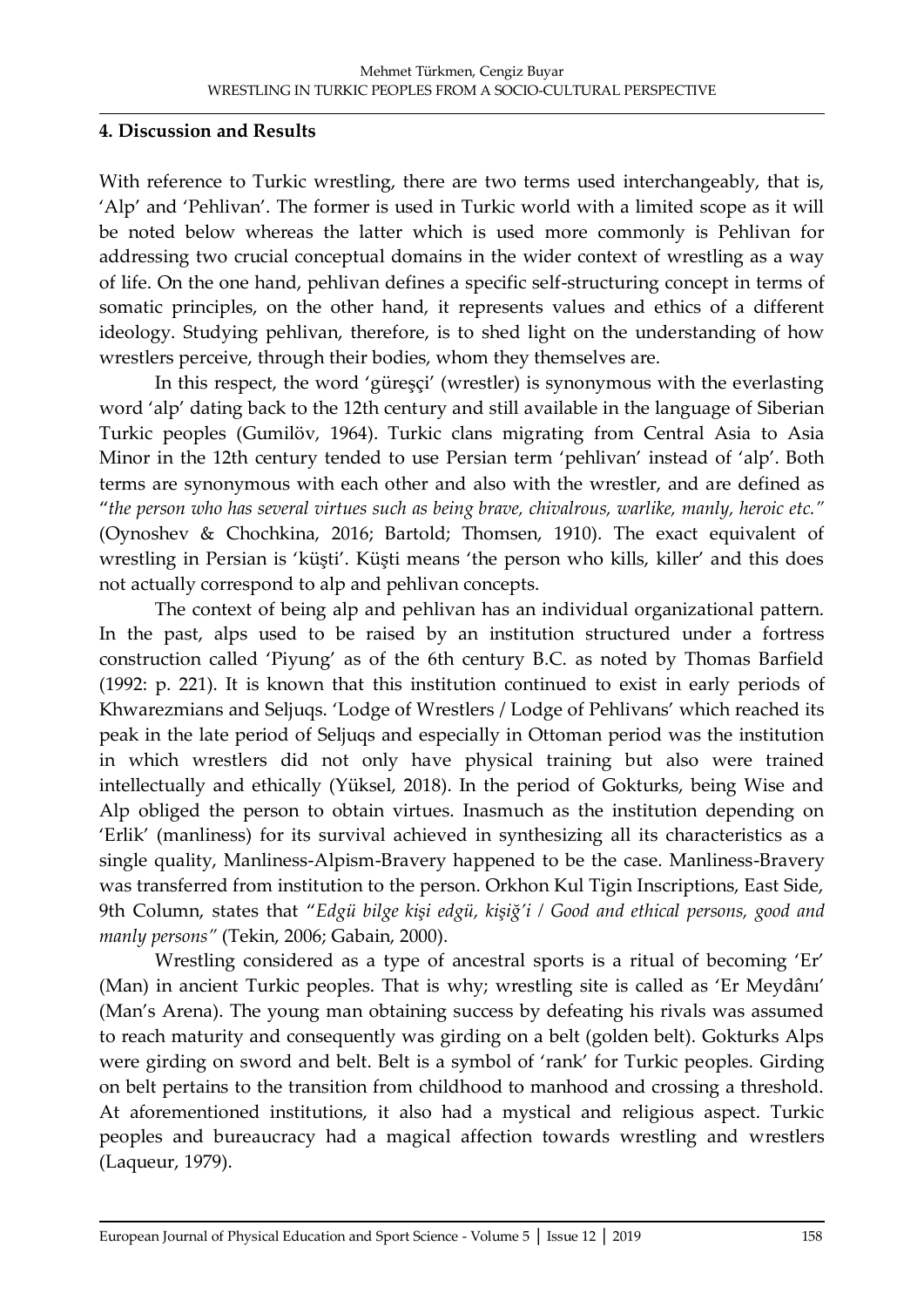Wrestling is viewed also as a means of enhancing vigilance and sharpening martial techniques. However, physical competence is perceived as a symbol of spiritual power and sanctification as well. Various traditional wrestling types in Turkic world can be defined as 'free style' in terms of the international jargon for wrestling. Moreover, wrestling events do not only offer a venue for wrestlers to sweat off, unveil natural combat instincts and express them through symbols but also provide a platform open to public, cautiously structured and organized around societal values corresponding to wide moral and political reverberations (Meltzer & Mollinaro, 2002).

Limiting the nature and history of wrestling to a single nation and civilization, religion or tradition will contradict the true nature of this sports branch going beyond humankind from archetype forms to the present and combined with harmonious movements even in formats peculiar to animals. Wrestling existed even before the time which is specified by the available archeological and historical remnants because a sports branch intrinsically linked to the human nature is supposed to be as old as the humankind. It should be right away underlined that archeology, anthropology and literature disciplines had also a general consensus on the fact that wrestling branch of sports used to have religious roots in the old world. History authorities agree that wrestling was the first form of sports and first organized branch of sports in the world (Poliakoff, 2004).

## **5. Results**

As Turkic peoples always lived together collectively in nomadic period, the child as member of the society enjoyed cultural folk products together with every member of the society. Turkic peoples still bears the nomadic culture in their societal subconsciousness, and folk cultures continue to develop somehow even in the most modern cities. In fact, in terms of popularity, wrestling comes third following equestrian games and archery in Turkic sports culture. However, what increases the popularity of wrestling vis-à-vis other traditional branches of sports is the fact that it is a folkloric branch of sports because of its traditional framework and social base. Culture lives within the people and is transferred from generation to generation through folkloric dialogue. In this respect, wrestling in Turkic peoples protected a socio-cultural entity for centuries and this fact proved that wrestling was more than a branch of sports. Moreover, it is an integrated social value within the Turkic culture. In this framework, it is obvious that wrestling certainly has the capacity to promote national identity. The following are several cultural representations directly related to wrestling: national power myths and ethical codes of competition and exhibition which are based on Alp ideals underlines the importance of the manly power and reconciliation notions in social coding, and if the person has bad and deceptive manners before starting the practice of wrestling, this person gets rid of these negative manners by developing qualities peculiar to alps. Archetype culture code for the wrestler configures a mythical hero, a skilled warrior and an aesthetic ideal fighting against the universal evil and cruising in search of glory.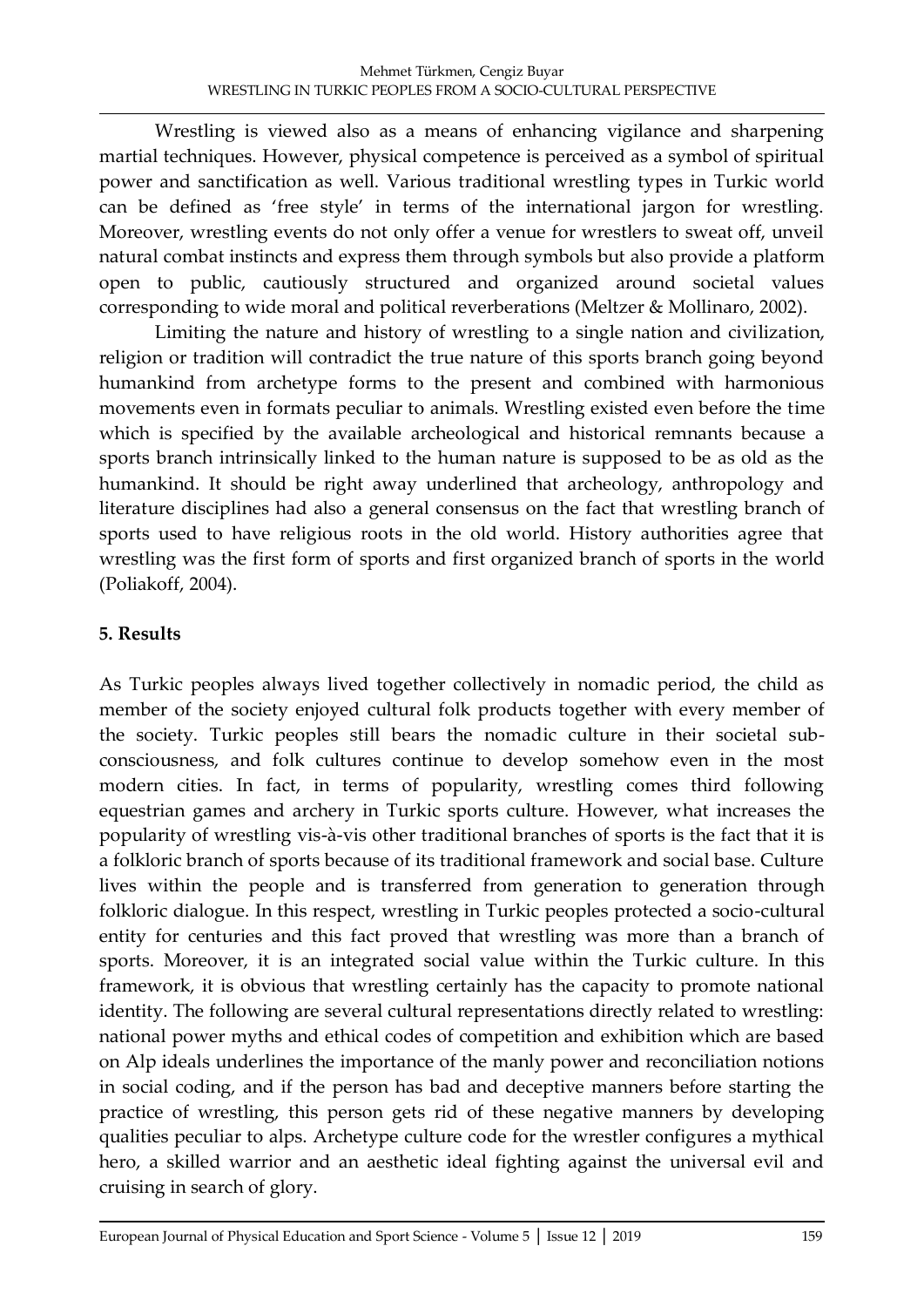Turkic people and royal entourage had a magical affection toward wrestling and wrestlers and as a result, wrestling turned to be the most crucial branch of sports integrating people with the royal family. Wrestling was viewed by Turkic peoples as a means of enhancing vigilance and sharpening martial techniques up until the modern age, physical competence was perceived also as a symbol of spiritual power and sanctification. Written documents about wrestling both served as an ethical code and revealed honorary forms of the past.

There is no other branch of sports in Turkic peoples with the symbolic 'gravity' of wrestling. Feelings inspired by the wrestling are far from being static or rule-based. Interpretations of symbols and images of wrestling could of course be applied in different formats and used as an instrument in hegemonic processes and their counterparts. In fact, it was deduced that wrestling was utilized systematically in the creation of myths depicting the national power, in the instruction of morals and in competitions and exhibitions almost with chivalrous spirit.

## **References**

- Barfield, T. J. (1992). *The Perilous Frontier.* Nomadic Empires and China, 221 BC to AD 1757, Cambridge: MA and Oxford.
- Bartold, V. V. (2013). *Orta-Asya Türk Tarihi Hakkında Dersler [Lessons on Turkish History in Central Asia]*, 2. Baskı, Ankara: TTK Yayınları. Turkish edition.
- Gabain, A. (2000). *Türkçenin Grameri [Grammar of Turkic],* trans.: M. Akalin 3. Edition. Ankara: TDK Publications. Turkish edition.
- Fişek, K. (1985). *100 Soruda Türkiye Spor Tarihi [100 Questions History of Sports in Turkey]*, İstanbul: Gerçek Yayınevi. Turkish edition.
- Golden, P. B. (1992). *An Introduction to the history of the Turkic Peoples* Ethnogenesis and state-formation in medieval and early modern Eurasia and the Middle East, Wiesbaden: O. Harrassowitz / Thrcologica; Bd.
- Hatton, C. N. (2011). "Grappling on the Grain Belt: Wrestling in Manitoba to 1931." *A thesis presented to the University of Waterloo in fulfilment of the thesis requirement for the degree of Doctor of Philosophy in History*, Waterloo- Ontario- Canada,
- Krawietz, B. (2012). The Sportification and Heritagisation of Traditional Turkish Oil Wrestling, *The International Journal of the History of Sport*, 29:15, 2145-2161 pp.
- Laqueur, H. P. (1979). Zur kulturgeschichtlichen Stellung des Turkischen einst und jetzt, Frankfurt- Bern Cirencester: Europäisch Hochschulschriften, Reine XXXV, Bd. 2.
- Gumilöv, L. N. (2002/1964). *Eski Türkler [Ancient Turks]*, trans.: D. A. Batur, İstanbul: Selenge Yayınları. Turkish edition.
- Meltzer, D., Mollinaro, JF. (2002) *Top 100 pro wrestler of all time*, New York: Winding Stair Press.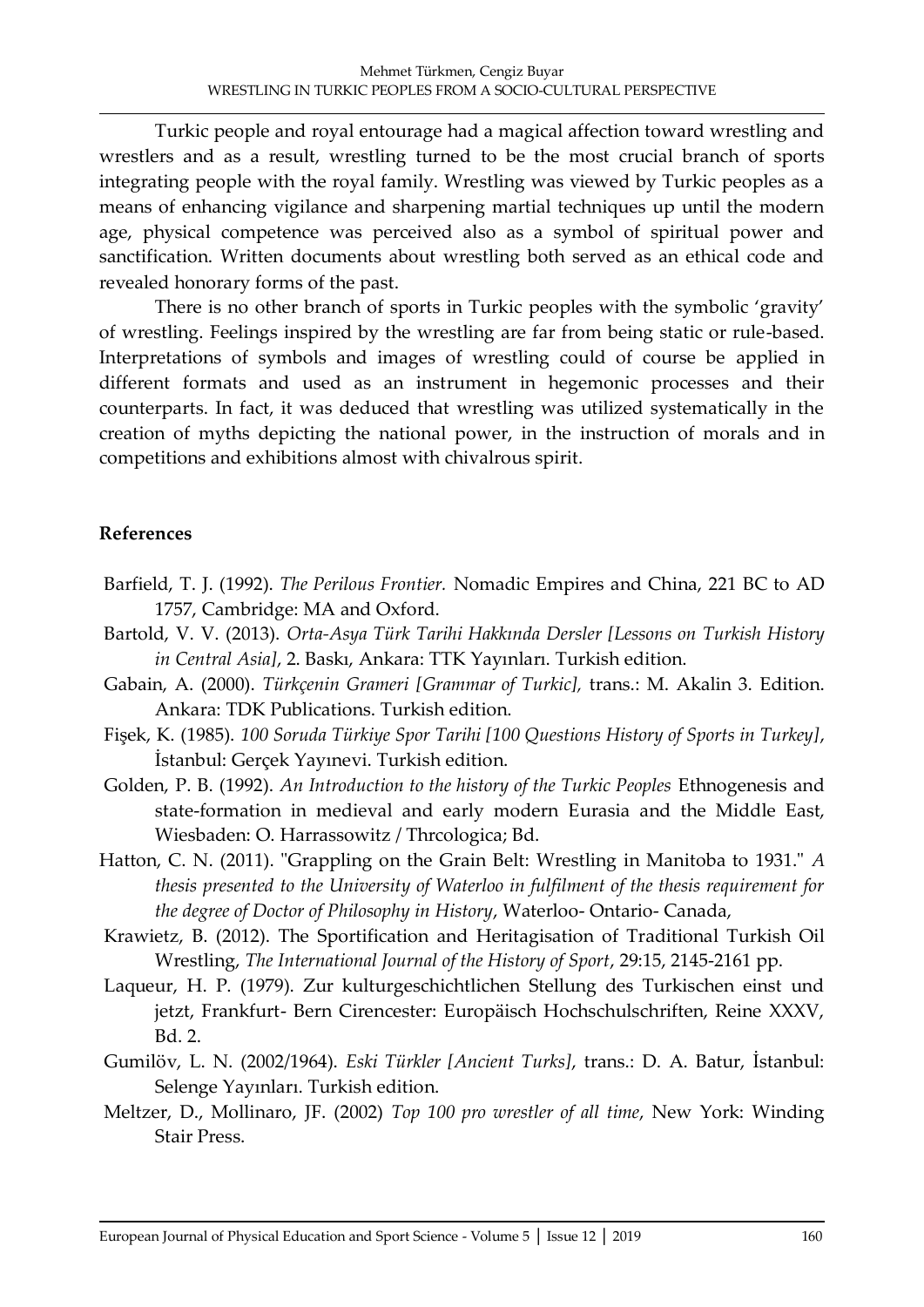- Oynoshev V. P.- Chochkina M. P. (2016). Altayskiye narodnıye igry, *Altay: M-vo kul'tury Resp. Agentstvo po kul'turno-istoricheskomu naslediyu Resp*, №111-115. 10- 16 ss. Language Russian
- Poliakoff, B. M. (2004). *Kompfsport in der antike, das spiel um leben and tod*, Duesseldorf: Patmos Verlag.
- Simakov G. N. (1984). Obshchestvennyye funktsii kirgizskikh narodnykh razvlecheniy v kontse XIX – nachale XX v.: istoriko-etnograficheskiye ocherki, Leningrad: Nauka-Otd. Language Russian
- Tekin, T. (2006). Orhon Yazıtları [Orhun Inscriptions], Ankara: Turkish Language Society Publications. Language Turkish.
- Thomsen, V. (1910) Ein Blatt in Turkischer Runen Schrift aus Turfan, Sitzungsberichte der Berliner Akademie der Wissenschaften, 296-306 pp.
- Turkmen, M. (2011). Yesevishism rituels in Ottoman wrestling dervish lodges, *Energy Education Science and Technology Part B: Social and Educational Studies*, Volume (issue) 4 (4), 2081-2090 pp. [https://www.academia.edu/34321272/15-](https://www.academia.edu/34321272/15-Yesevishism_rituals_in_Ottoman_wrestling.pdf) [Yesevishism\\_rituals\\_in\\_Ottoman\\_wrestling.pdf](https://www.academia.edu/34321272/15-Yesevishism_rituals_in_Ottoman_wrestling.pdf)
- Turkmen, M. & Demirhan, B. (2013). Concepts of "wrestling wrestler" within culture of Turkish world. *International Journal of Academic Research Part B*; 5(5), 221-226 pp. [https://www.researchgate.net/publication/271025280\\_](https://www.researchgate.net/publication/271025280_)
- Türkmen, M. (2016). "Orta Asya'dan Balkanlara: Türk Halklarında Geleneksel Güreşlerin Tarihi ve Evrimleri", UWW, International Belt Wrrestling Konferance, İstanbul: 06-07 February 2016, ss. 3-14. [https://www.researchgate.net/publication/319483329\\_](https://www.researchgate.net/publication/319483329_)
- Yüksel, Y. (2018). Wrestling And Peace in Divan Poetry, Journal of Turkish Language and Literature, Volume:4, Issue:2, Doi: 10.20322/littera.397440, 589-616 pp. <https://dergipark.org.tr/tr/download/article-file/463551>